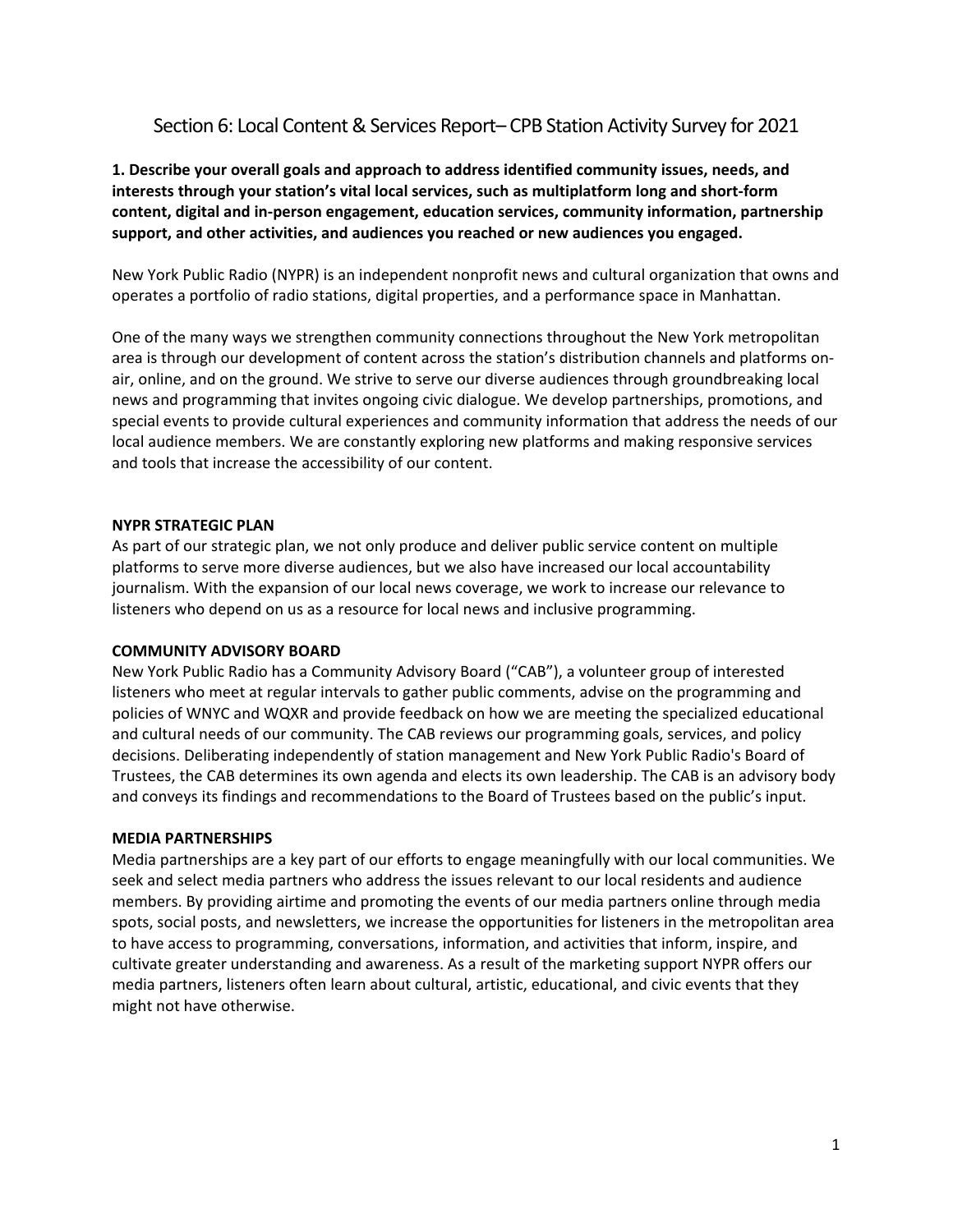### **DIGITAL COMMUNITIES**

NYPR's social media and digital strategies help us identify and reach new audiences in our area and generate more dialogue across our local communities. Our social media and digital teams collaborate with our content teams to foster community dialogue through the WNYC Studios Listener Panel (a collective of volunteer testers for our new shows) and social media platforms like Facebook, Twitter, Instagram, Instagram Stories, and YouTube. We continuously look for ways to use the unique power of our digital platforms to make our programming more relevant. NYPR uses our social media and digital resources to engage new audiences and open up conversations that are traditionally more challenging to have daily in our communities.

Below are just a few of the ways we have used digital and social technologies to increase the reach of our programming this year.

## *Newfest Media Partnership*

This year, we partnered with Newfest for their 32nd Annual New York LGBTQ Film Festival by providing promotional support through social media and utilizing our partnership with LINK NYC. We helped Newfest reach diverse audiences by facilitating their broadcast on LINK NYC screens across the five boroughs.

## **PODCASTS**

NYPR recognizes the unique ability of podcasts to engage a wider spectrum of listeners in our local communities through its highly accessible format. NYPR has continued to work this year to offer more programming on issues that matter most to our listeners through thought-provoking podcasts, including *Radiolab*, *On the Media, Death, Sex & Money, The New Yorker Radio Hour, The Takeaway,* and *The United States of Anxiety.* New podcasts this year included *La Brega* and *Blindspot: Tulsa Burning*.

### **RADIO ROOKIES**

Radio Rookies is WNYC's youth media arts education program that provides young people with the skills needed to produce compelling narratives about their lives, told in their own voices. Radio Rookies empowers young people with the communication skills, technical know-how, and confidence they need to tell their own stories, express their opinions, and ultimately become informed, engaged adults. The program not only serves the young people who participate in it, but it also gives WNYC and national public radio listeners the chance to better understand the lives and perspectives of underserved young people.

### **THE GREENE SPACE**

Our live performance space, The Jerome L. Greene Performance Space ("The Greene Space"), provides an access point for audiences not traditionally served by public radio. The Greene Space seasonally presents a diverse array of public affairs, performing arts, and cultural events that are responsive to our local communities and increase the depth and reach of our on-air programming. A communal meeting place, The Greene Space invites public dialogue about the issues shaping our world, both locally and beyond, through live radio, live and on-demand video streaming, podcasts, and tapings of WNYC and WQXR's radio programs.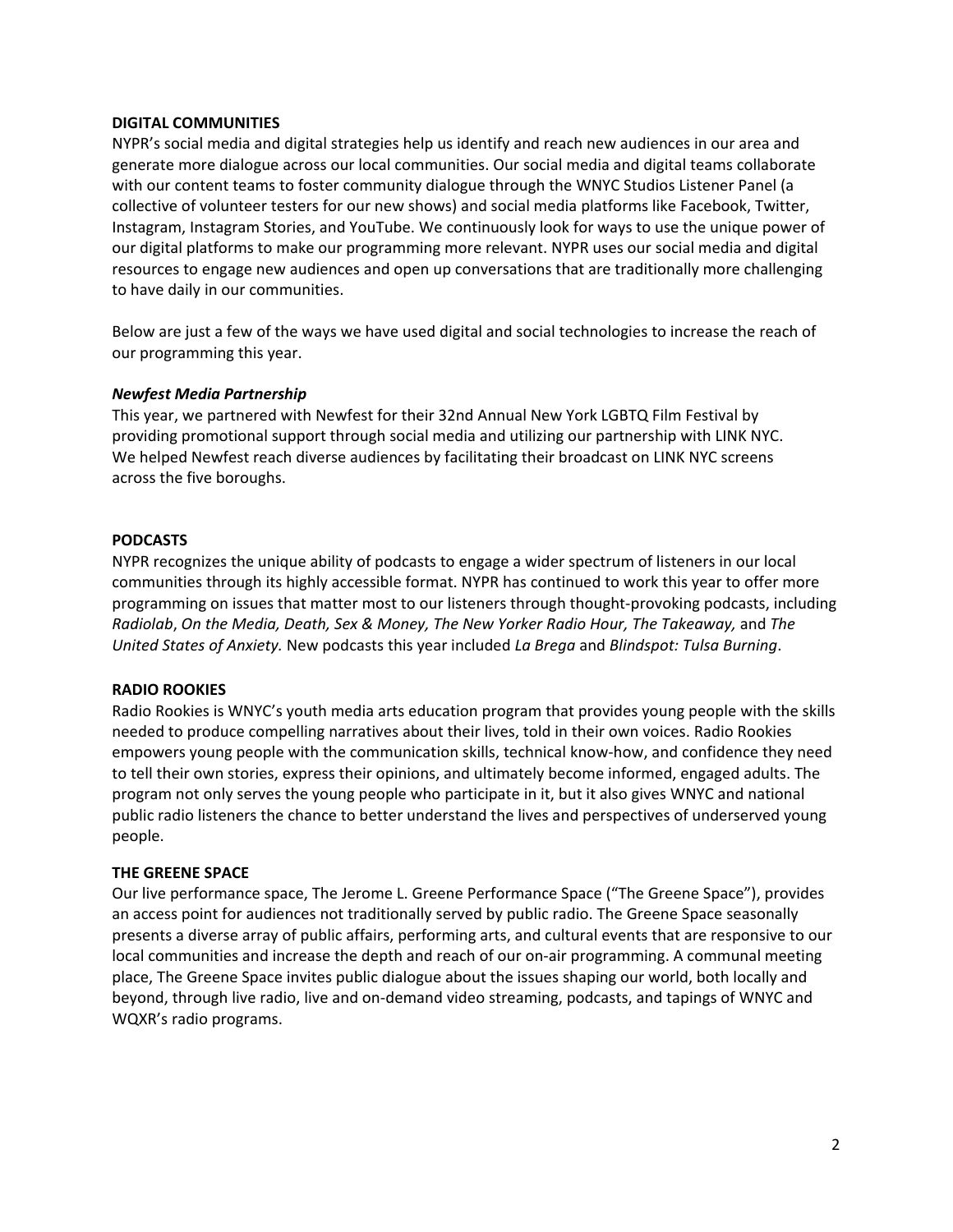This year, through its unique facility and experience with digital platforms, The Greene Space continued to provide New Yorkers with vital access to arts and cultural performances and conversations during the COVID-19 pandemic.

### *Increasing Access and Inclusion*

As live, in-person events throughout New York were cancelled following New York's PAUSE order in 2020, The Greene Space shifted from in-person events to an all-virtual format with all programming being free to the public via live-stream and on-demand. Our teams produced livestreamed performances and conversations from the homes of featured artists and panelists, continuing to encourage community dialogue and participation. The Greene Space plans to continue to provide New Yorkers with the opportunity to experience live art, culture, and conversation as performance venues across New York City remain closed.

In FY21, The Greene Space produced 87 shows in an all-digital format, 84% of which were free to the public via live-stream and on-demand viewing. The Greene Space featured approximately 373 individual artists, hosts, and speakers, and an additional 37 group performers of all genres. Live and archived content garnered 1,000,000 total views in New York, for both new and on-demand content.

The Greene Space's commitment to diversity, equity, and inclusion continues to be woven throughout its programming. 64% of our events were hosted by BIPOC individuals. 60% of performers and speakers featured were BIPOC. And our artist residencies were led by, and predominantly featured, BIPOC creators and speakers.

### **NEWS**

This year WNYC's newsroom undertook a massive reorganization effort aimed at better coordinating the historic WNYC radio and Gothamist website parts of the operation. This reorganization was designed explicitly for optimizing resources to better serve our audiences across platforms with a variety of news and information.

This reorganization was formed under a clear news vision: To make the New York City region work better for the people who live here, and to earn new audiences that help power and improve America's largest metropolis.

This effort to grow the newsroom and increase our already ambitious journalistic efforts has been centered in three main areas, including building out a robust audio team that includes a podcast division, the daily radio show production, and a community partnerships team; establishing a digital department that will grow our reach via social, newsletters and off-platform solutions, a breaking news operation and a data visualization team; and a core reporting department that includes nine topic-based desks providing multiplatform news on issues that impact residents' daily lives. To accomplish this, the newsroom spent the year deciding its core newsroom values, writing new workflows and, most recently, implementing a nuanced story-planning tool designed to improve publication strategies and enabling editors to find peak audiences for their most impactful work. The nine multiplatform reporting desks also produced work this year that changed policies, spurred investigations, and held the powerful accountable to the people who live here.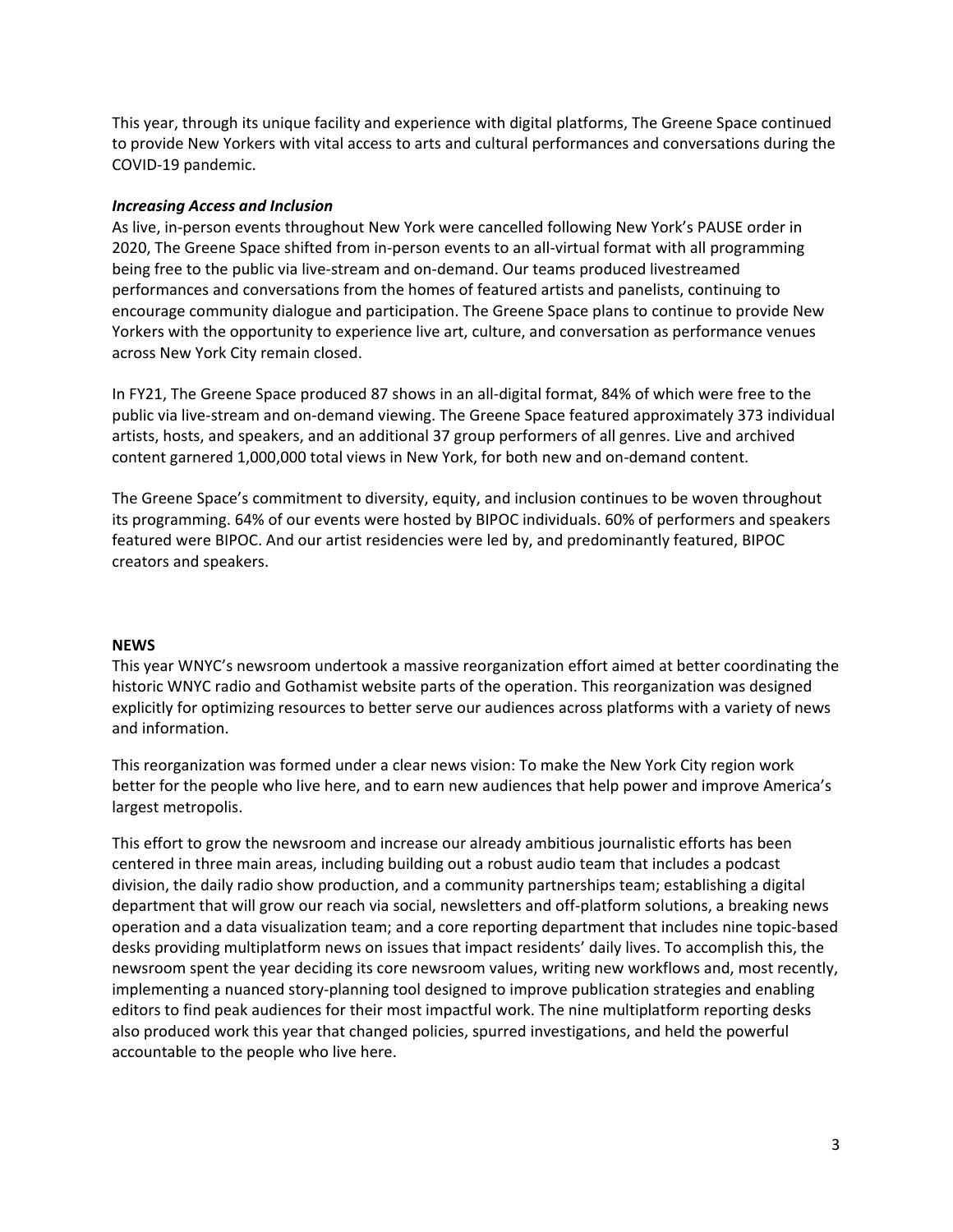### *People and Power*

The team that covers politics and political power in the region had a busy year covering the most important NYC municipal election in a generation. That coverage included thorough issue-based reporting as well as investigative reports on the health of the city's election system. WNYC uncovered how the state had failed to approve necessary software to run the city's first ranked-choice election, reporting that forced the state back to discussions with city officials. The team also uncovered problems with mail-in ballots and issues with vote tabulations.

## *Public Safety*

The public safety team has been on top of the deteriorating situation at New York City's Rikers Jail, including an analysis of how delayed court dates means people are being recklessly held for long waits in the jail facility. WNYC was also the first media outlet to report on how hacked membership records from a notorious anti-government militia showed local cops, firefighters, and enlisted military personnel among its ranks. The reporting inspired dozens of similar reports from outlets around the country, as well as local investigations.

# *Community Health and Science*

The WNYC health team also had a busy year keeping up with the lingering pandemic. Their investigative reports on a multitude of issues included dogged reporting on the poor ventilation at NYC schools, which also bought weaker air purifiers than the industry norm. Those schools have seen higher cases of COVID among students and staff. Other work included maintaining NYC's best data on COVID transmission and vaccines and repeated scoops about the opening of the nation's first drug-injection sites.

## *Race and Justice Unit*

The newsroom created a Race & Justice Unit ("RJU") in late 2020 that helps inform all our work by keeping issues of race, justice, equity and culture at the forefront of all our reporting. The RJU also organized significant work this year, including coverage of race crimes, the anniversary of the Attica Prison Uprising, and a series that coincided with the 20th anniversary of the September 11th attacks. The RJU also explored how the NYPD's current issues with race can be traced back to reactions after the catastrophe at the World Trade Center.

## *New Jersey News*

In 2011, we launched New Jersey Public Radio ("NJPR") News to expand our stations' coverage of New Jersey across our multiple broadcast and digital platforms, and to contribute original journalism that addresses important public policy, civic and social justice issues for the state and region.

This fiscal year, our New Jersey team continued to provide need-to-know news, like quick updates about unsafe drinking water or applying for rental assistance, as well as in-depth enterprise, such as our stories about how the COVID epidemic has disproportionately killed Latino men in the state. We were one of the only outlets to stay on the unfolding mysteries about politicans' support for ICE detention centers in New Jersey. We also held a light up to the New Jersey elections, such as our scoop uncovering homophobic comments by a gubernatorial candidate, an analysis about how property taxes routinely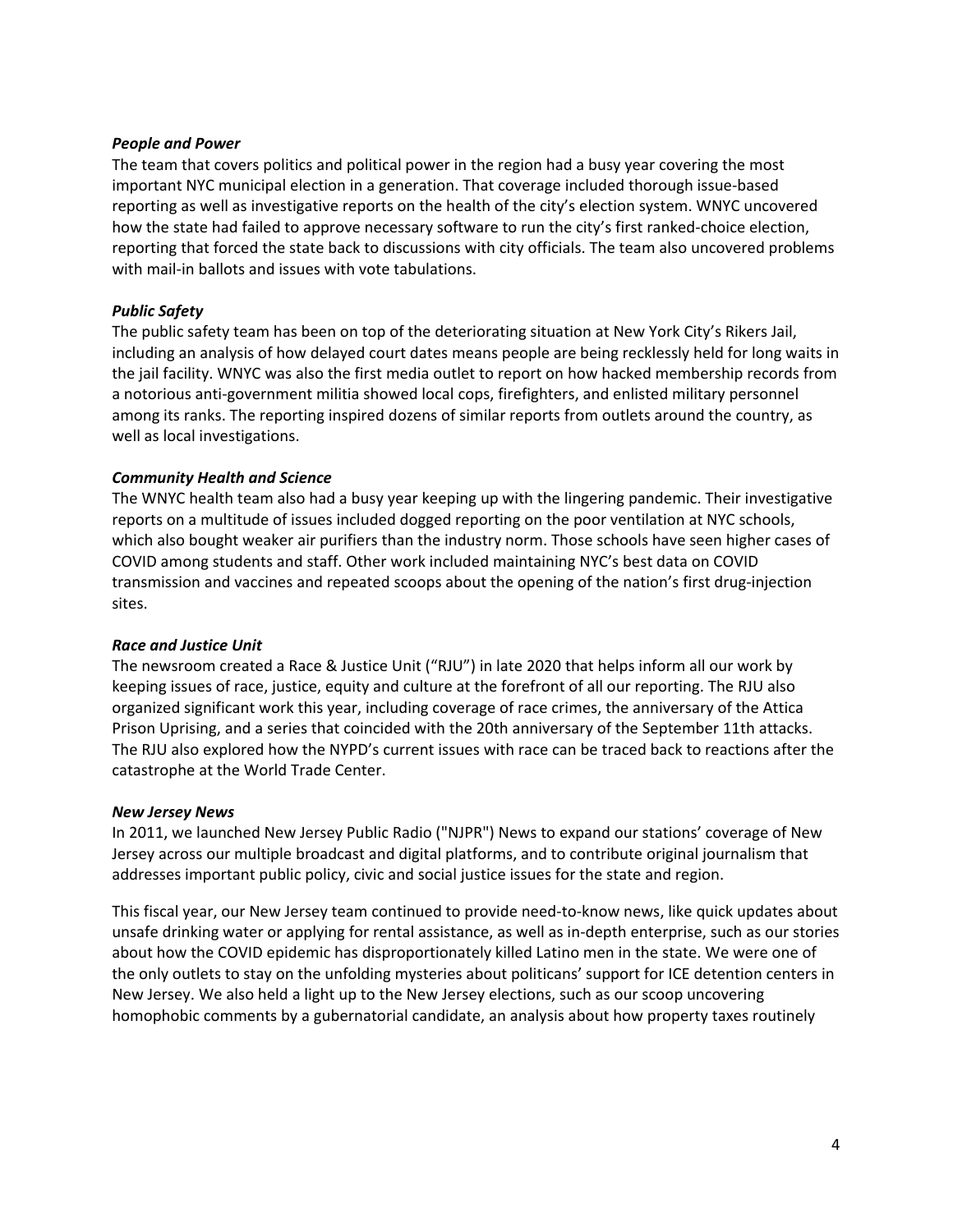determine statewide races, a look at the incredibly flawed ballot design, and in-depth reporting about the nonrepresentative redistricting commission.

In addition to being aired on NJPR stations, NJPR News content also runs on WNYC AM and FM. This ensures that our reports and the voices of New Jersey residents are heard by the one million-plus people in our region who tune in to those stations every week, and by the many hundreds of thousands more who listen online or via their mobile devices. NYPR's broadcast reach covers approximately 70% of the total New Jersey state population. Combining WNYC, WQXR and NJPR, we now count approximately 400,000 New Jersey residents as listeners.

**2. Describe key initiatives and the variety of partners with whom you collaborated, including other public media outlets, community nonprofits, government agencies, educational institutions, the business community, teachers, and parents, etc. This will illustrate the many ways you're connected across the community and engaged with other important organizations in the area.**

NYPR partners with numerous organizations in the New York City metropolitan area, providing media resources, supporting multicultural arts, promoting learning initiatives and producing collaborative projects and reporting.

## **MEDIA PARTNERSHIPS**

One of our annual key initiatives is our media partnership with a variety of cultural institutions and organizations. This year, some of the partners NYPR collaborated with included the Nonprofit NYC, Bomb Magazine, Princeton University Concerts, Mass Moca, The Honey Pump, and public radio stations across the country. We also worked with DOC NYC, Shakespeare in the Park, and Pop Up Magazine to help promote events that connect and strengthen our communities.

## **PROGRAMMING PARTNERSHIPS**

NYPR participated in a number of programming partnerships this year including the following:

## *Radio Rookies*

Radio Rookies was involved in both local and national partnerships this year.

## Global Kid

When COVID hit and New York City became an epicenter of the pandemic, Radio Rookies staff decided it was imperative to connect with young people in the city. Producers partnered with the nonprofit Global Kids and with William Cullen Bryant High School in Queens to create a virtual audio documentary workshop for a group of high school students in Queens. Four teenagers reported on how the pandemic upended their lives. Below is an example of the reporting by one of the Radio Rookies in the collaboration this year:

• Guadalupe produced *Our Feelings Are Not Our Fault: How Science Can Explain Our Emotions about stress during COVID-19*. Guadalupe described seeing her mom struggle with anxiety as the pandemic ravaged communities throughout NYC. Her interest in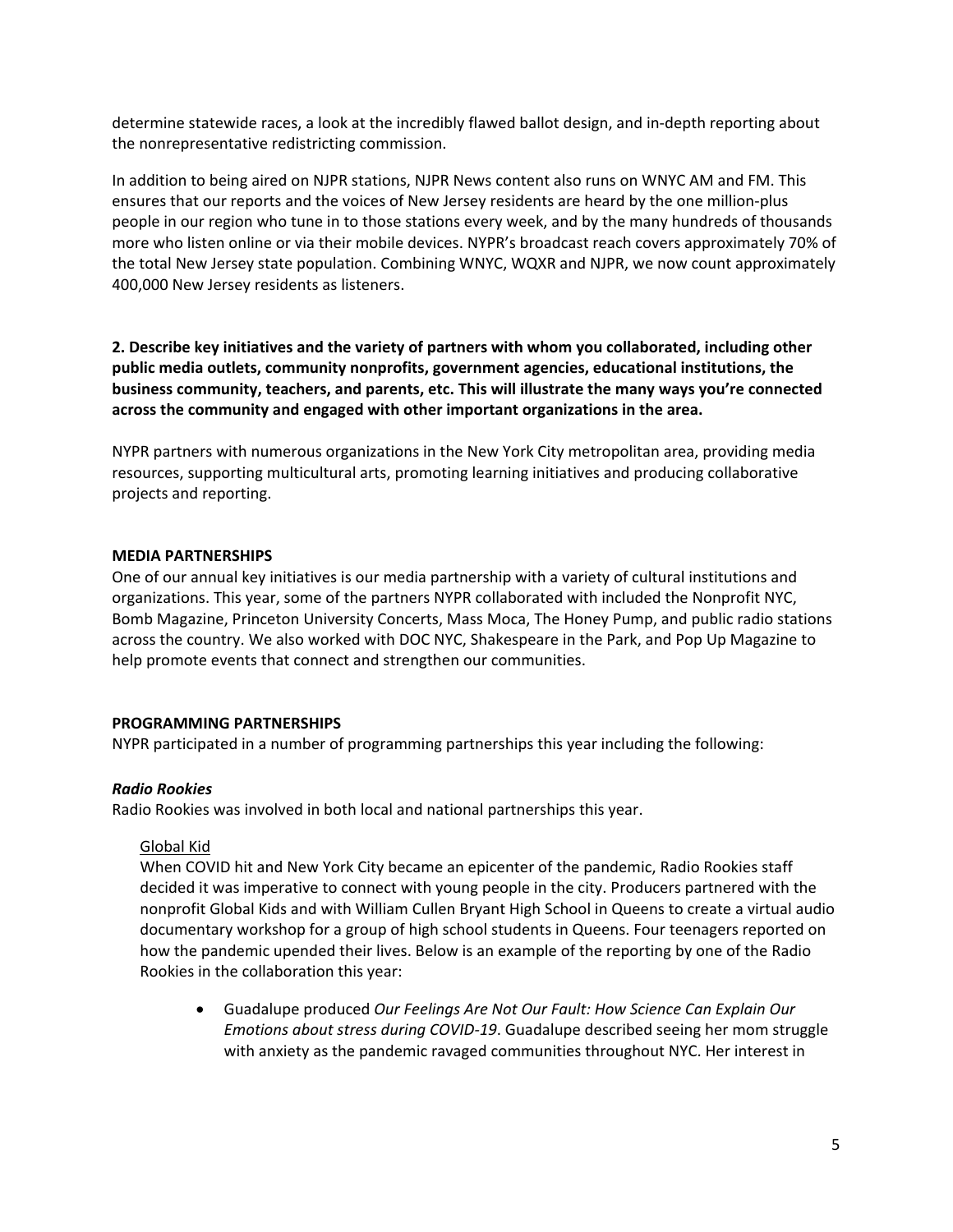neuroscience led her to talk to Dr. Amy Arnsten, neuroscience professor at Yale, about what happens to our brains and bodies when stress levels build up, and how we can reduce anxiety levels during these uncertain times. Her story aired on 07/14/21.

## YR Media

The Peabody award-winning, youth-focused media programs, Radio Rookies, based in New York, and YR Media (formerly Youth Radio), based in California, partnered for a workshop that aimed to recruit a team of young media makers (18-29) from across the United States to report on what was really at stake for young Americans as they would wrestle with the issues at the heart of Election 2020. The two youth media organizations created "18-to-29 Now: Young America Speaks Up," a nationwide election reporting workshop with 13 young reporters from across the country.

- This project was the first national-level media training workshop conducted by Rookies staff. The cohort of 13 Rookie reporters were from nine states, from New York to Minnesota to Kentucky and California. They represented a range of political perspectives. Four participants were Black, three were Latinx, five were white, and one was South Asian. Ten participants were between the ages 18-24, and three were in their late twenties.
- Radio Rookies and YR Media trained the young reporters on how to use their audio kits, conduct interviews, and edit their stories. Radio Rookies planned to fly participants to New York for an intensive three-day broadcast training, but due to the COVID-19 pandemic, Radio Rookies and YR Media had to change course and initiated remote training as they guided the cohort on the techniques of remote reporting. The participants were led by professional producers from both organizations. Editorial oversight of the project was shared between Radio Rookies and YR Media to meet high journalistic and narrative standards across the reporting.
- Plans for the cohort's reporting also shifted as the COVID-19 pandemic impacted almost all aspects of participants lives and, in turn, storytelling and production. Nine stories were published via broadcast and online in October and November of 2020.

### *WQXR*

In the absence of live performances, WQXR continued to strengthen our partnerships with cultural organizations to produce performances like *The New York Philharmonic This Week, Carnegie Hall Live, Mostly Mozart,* and *New York in Concert.* 

For its 10th consecutive season, *Carnegie Hall Live* returned, featuring newly produced episodes with favorite performances from the past nine years.

### *Mostly Mozart*

WQXR partnered with the Lincoln Center to reimagine *Mostly Mozart* for the airwaves when audiences could no longer gather in person. From August 10-16, 2020, The *Mostly Mozart Festival* on WQXR presented a suite of original programming, honoring the great composer's legacy and addressing some of the most pressing issues of our time. Highlights included an opening-night broadcast weaving together Mozart's *Requiem* with music by Arvo Pärt; a recreation of Beethoven's 1808 Akademie concert; Camp Wolfgang, a virtual kids fair to engage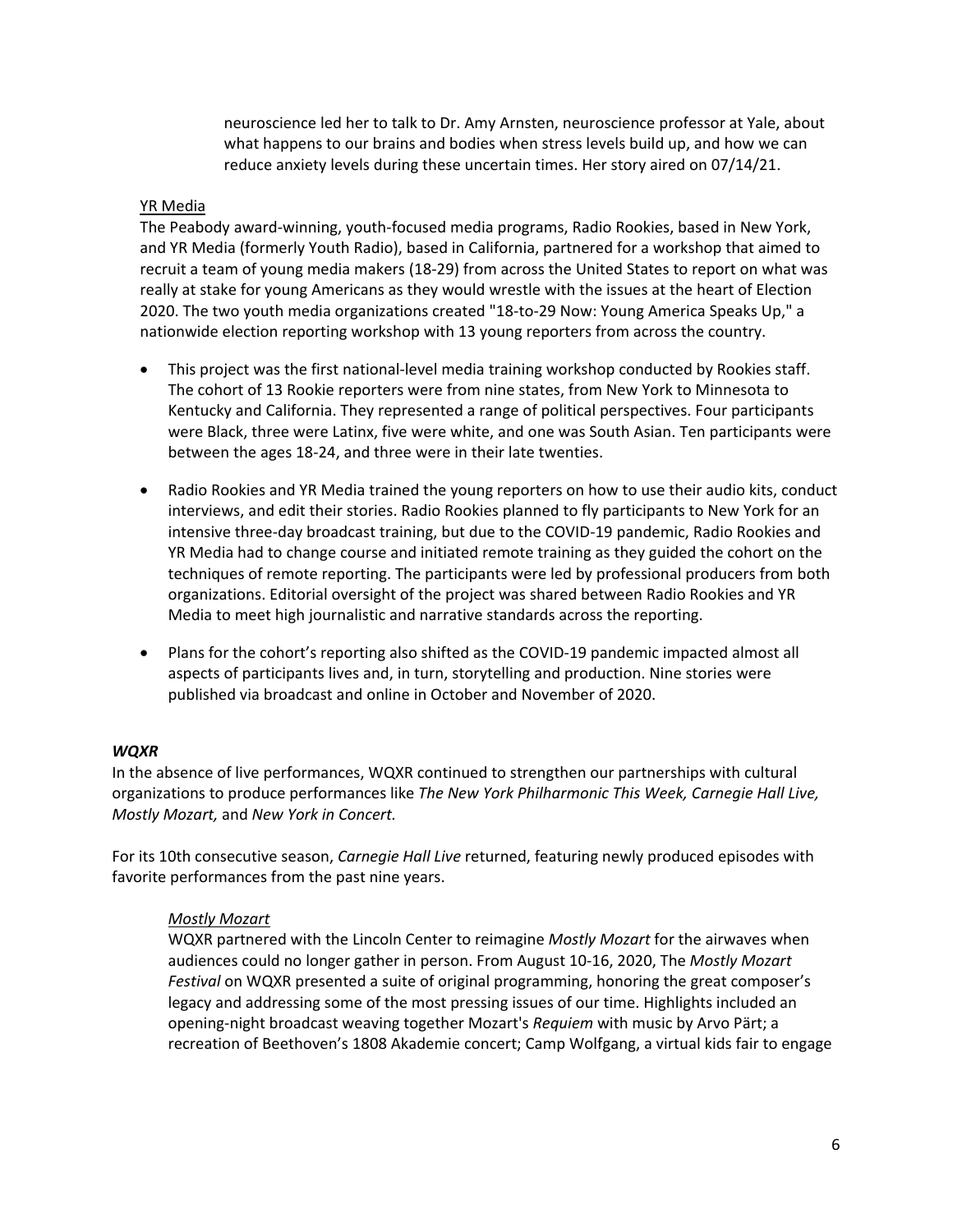our youngest listeners; and *Mostly Mozart Across the Boroughs*, a series of pop-up concerts presented live in each of the five boroughs and streamed online. The program significantly expanded the typical reach of *The Mostly Mozart Festival*. WQXR's online listenership went up nearly 40% during the festival, and the program was featured on NY1 and in *The New York Times*.

### *New York in Concert*

WQXR's *New York in Concert*, first launched in the early days of the pandemic, also returned with a new season that celebrated the small and mid-sized performing arts organizations, artists, and composers who make New York City so vibrant. Hosted by John Schaefer, episodes featured numerous arts organizations including the Naumburg Bandshell, Le Poisson Rouge, Bargemusic, National Sawdust, Green-Wood Cemetery, and Orpheus Chamber Orchestra.

### The Greene Space

WQXR and The Greene Space partnered this year with Death of Classical and the Green-Wood Cemetery to produce a live performance event, *To America*, inspired by the poetry of James Weldon Johnson. The Greene Space also presented a multi-part Artist Residency by the Harlem Chamber Players, which included a Juneteenth concert commemorating the 100th anniversary of the Tulsa Race Massacre, featuring the world premiere of Adolphus Hailstork's *Tulsa 1921* (*Pity These Ashes, Pity This Dust*).

### Podcasts

In March of 2021, WQXR launched the third season of the critically acclaimed podcast *Aria Code*, in partnership with The Metropolitan Opera and hosted by MacArthur Fellow and Grammy Award-winning musician Rhiannon Giddens. The ambitious new 18-episode season opened with a moving exploration of "Nessun dorma" from Puccini's *Turandot*, an enduring ode to resilience during the COVID-19 pandemic. WQXR also launched a new season of *Helga*, hosted by artist and convener Helga Davis, in partnership with the Park Avenue Armory. The season featured intimate conversations with artists, scholars, and cultural change-makers.

### *New Sounds*

The New Sounds 24/7 digital music stream at www.newsounds.org and John Schaefer's seminal new music program New Sounds have played a vital role to showcase New York's vibrant musical community during the pandemic. John reprised his regular New Sounds Live collaboration with Brookfield Place, with a special two-part series recorded in October 2020 without an audience, featuring Sō Percussion with guests Angélica Negrón and Darian Thomas. And in January 2021, trailblazing string quartet ETHEL joined John on Zoom to present exciting new repertoire and talk about the challenges of making music during a global pandemic.

### STAR Initiative

In February of 2021, WQXR launched the WQXR STAR (Salutes The ARts) Initiative, a multipronged plan to sustain New York-area artists and performing arts organizations through the ongoing impacts of COVID-19, marshalling WQXR's greatest assets, our platforms, and our audience. Ongoing components of the STAR Initiative included the following: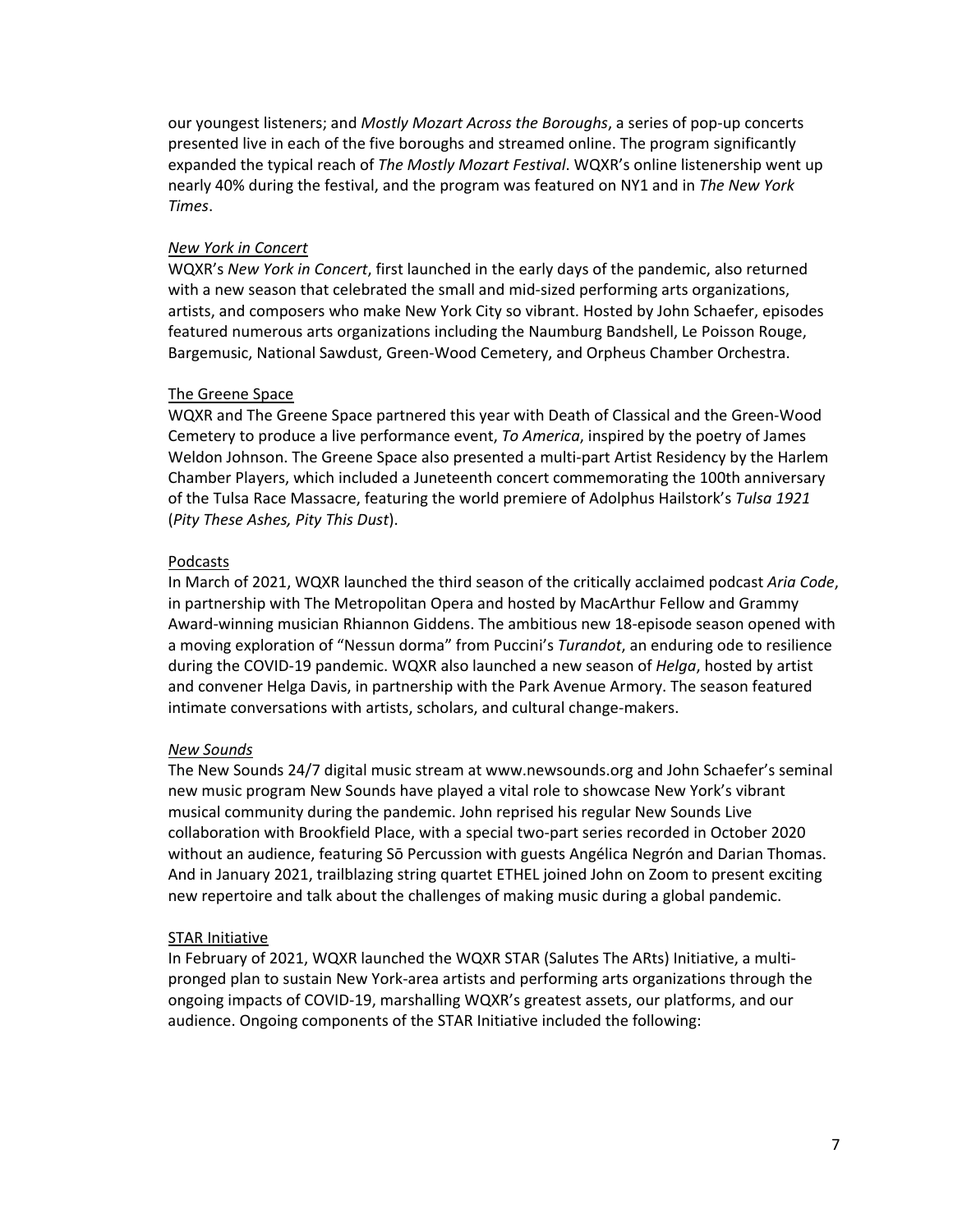## The Artist Propulsion Lab

The Artist Propulsion Lab (APL) supported six early and mid-career artists with an honorarium of \$15,000, a budget of \$5,000 to engage collaborators and commission new music, and opportunities to use WQXR's numerous platforms to reach audiences. The inaugural APL artists were violist Jordan Bak, mezzo-soprano Kara Dugan, flutist Brandon Patrick George, violinist Kelly Hall-Tompkins, The Junction Trio (violinist Stefan Jackiw, cellist Jay Campbell, and pianist Conrad Tao), and pianist Orion Weiss. These artists were featured on WQXR, in The Greene Space, and on WNYC's *Morning Edition*, and will be creating more programming for FY22.

## Project Airlift

Project Airlift provided free broadcast airtime to New York-area cultural institutions to help them build relationships with audiences in the absence of live programming. Project Airlift assisted over 40 nonprofit cultural organizations in the greater New York area with a total of more than 3,200 complimentary on-air spots, including those for the Brooklyn Youth Chorus, New Music USA, and Kaufman Music Center. The program emphasized support of BIPOC-led organizations such as the Noel Pointer Foundation, Nuyorican Poets Café, and the Harlem Chamber Players. With spots valued at \$400 each, Project Airlift has made a total in-kind contribution of \$1.3 million in support of New York's cultural organizations.

## *WNYC News and WNYC Studios*

Below is just one example of our news and WNYC Studios partnerships this year:

## Brooklyn College Internships

This year, WNYC Studios and the WNYC newsroom continued our partnership with Brooklyn College and the Tow Foundation to provide four internships for Brooklyn College students with our newsroom, Gothamist*,* and *The United States of Anxiety*.

## *15TH Annual WNYC MLK Celebration: MLK and The Fierce Urgency of Now!*

In FY21, NYPR partnered with The Apollo Theater and The March on Washington Film Festival to present *MLK and The Fierce Urgency of Now!* It was the eighth consecutive year that we have partnered with The Apollo Theater for this annual event. The show shifted to a virtual pre-recorded format due to the global pandemic.

This year's event focused on the implications of the 2020 U.S. Presidential Election through the prism of civil rights, modern-day social justice movements, and the global pandemic. The concept behind this year's theme stemmed from the Black community's historic relationship with law enforcement and western medical institutions. Through powerful, nuanced conversations, the program explored how Dr. King's saw racial and social injustice as an existential threat to democracy and the nation. The event focused on Dr. King's theme that he revisited throughout the last few years of his life - the fierce urgency of now! and how there was (and still is) no time to engage in "the luxury of cooling off or to take the tranquilizing drug of gradualism."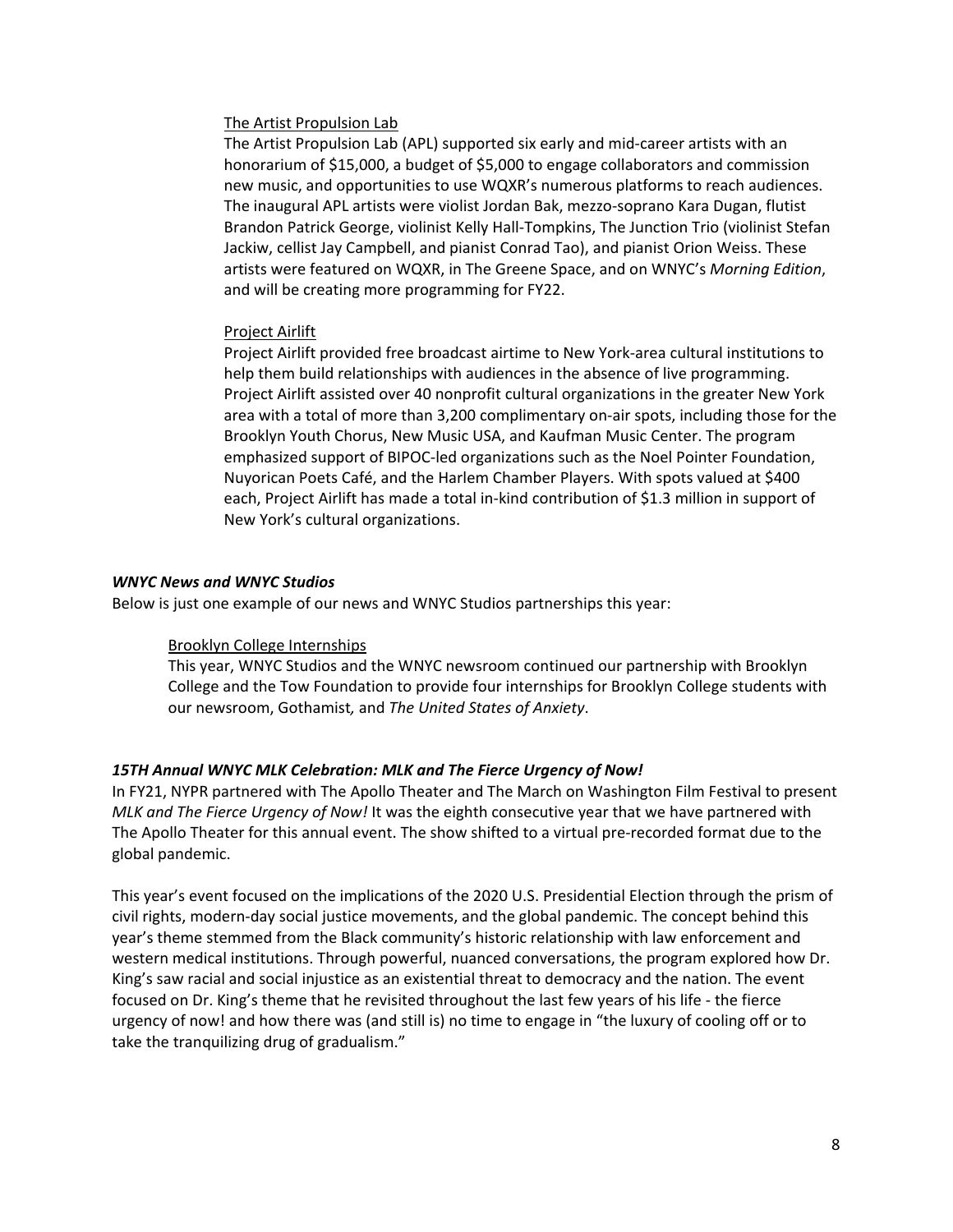Featured guests included the following:

- Gurbir Grewal
- Letitia James
- Dr. Uche Blackstock
- Queen Afua
- Dr. Jeff Gardere
- Nikole Hannah-Jones
- Reverend William Barber Jr.
- Dr. Bernard Lafayette
- Leslé Honoré

Founder and CEO of Advancing Health Equity, Dr. Uche Blackstock, discussed health inequalities revealed during the COVID pandemic. Queen Afua and Dr. Jeff Gardere addressed safety protocols around COVID-19. Nikole Hannah-Jones related the 1619 Project to slavery and on-going narratives and influences in the nation today. Reverend William Barber Jr. and Dr. Bernard Lafayette related their experiences as organizers in the civil rights movement dealing with voter suppression, their thoughts on the modern-day suppression tactics, and the record-breaking turnout in the general election. And Leslé Honoré presented her poem "Get Your Hands Off My King."

## *The Greene Space*

In FY21, The Greene Space continued our commitment to regularly partnering with other New York City cultural organizations. This year's cultural partners included The Public Theater for a premiere of the play *Romeo y Julieta* in March of 2021 and the Nuyorican Poets Café for four shows from August of 2020 through March of 2021.

**3. What impact did your key initiatives and partnerships have in your community? Describe any known measurable impact, such as increased awareness, learning or understanding about particular issues. Describe indicators of success, such as connecting people to needed resources or strengthening conversational ties across diverse neighborhoods. Did a partner see an increase in requests for related resources? Please include direct feedback from a partner(s) or from a person(s) served.**

NYPR is one of the most substantial member-supported organizations in the New York City with a current membership of 219,046 (up from 73,000 in 2000). Our programming creates a number of opportunities for artists, writers, policymakers, and educational, business, and civic leaders to strengthen conversational ties across diverse neighborhoods on air and in our live event space.

## **COMMUNITY FEEDBACK**

*From Our Listeners and Readers*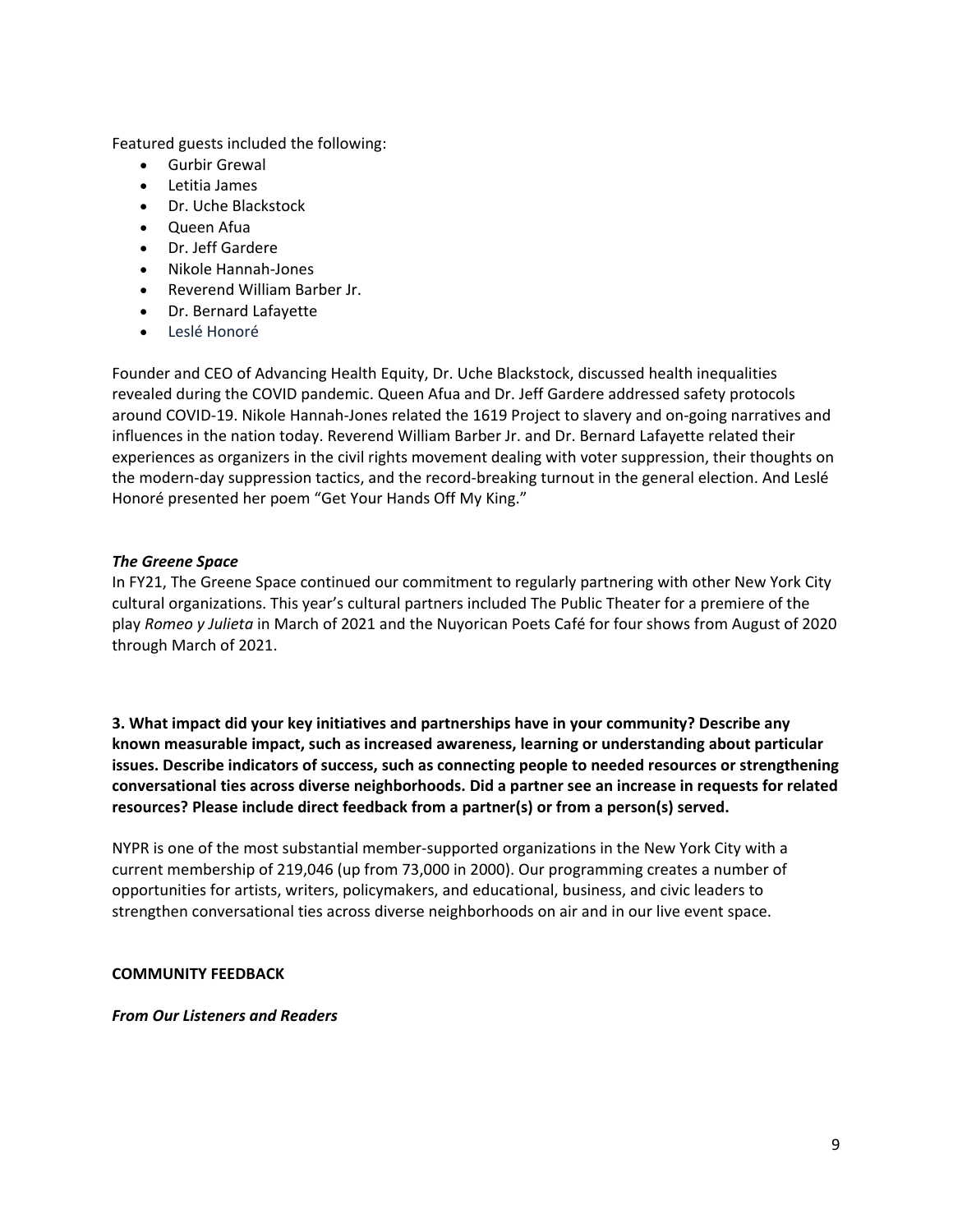This year, NYPR listeners sent in the following feedback about why they listen and how our programming helped them learn more about critical civic issues and music. Listeners reported being grateful for the fact-based news reporting and diverse and comforting music that helped connect them during this especially isolating year.

*"Because the music and the hosts have sustained me during the pandemic. Because you present live performances and I learn so much, especially this month highlighting black performers and composers." – Eileen from South Orange, New Jersey*

*"Absolutely invaluable service. Everything I know I learned from the Brian Lehrer Show (and all the news from your local reporters and other resources that you provide daily). Thank you."- Sarah, Brooklyn, New York*

*"WNYC has been my resource for independent and objective perspectives on current events, as well as, my resource for continued education!"- William, Bloomfield, New Jersey*

*"I listen to you in the car, enjoy the music and always learn something from the knowledgeable hosts!" – Gerard, Bloomfield, New Jersey*

*I listen to you on way to & from work. Your music provides the calm that we need so badly. It's an education. I am trying to teach myself more about classical music. – Suzanne, Chatham, New Jersey*

"*Simply put, WQXR delivers high quality, diverse programming for the classical music lover. As a listener, I'm always learning something new. Thanks!*" *– Janna, Cranford, New Jersey*

"*love the music sat morning" classic for kids" and" know it all NYers" plus I learn about the composers and the history*" *- Fred, LK Hopatcong, New Jersey*

*"I listen to WQXR almost every day at every conceivable time. I love listening to Terence McKnight and his knowledge and particularly history of Black musicians. I love dancing to the music as well." – Marylin, Paramus, New Jersey*

*"I love the programming especially the inclusion of Afro-American & other minority composers. The diversity in Green Space performances is enlightening and inspiring."- Sandra, Teaneck, New Jersey*

*"Music helps all of us to stay connected. During this difficult time, music is just as important as ever! Thank you to everyone at WQXR for all you do!"- Leda, Union, New Jersey*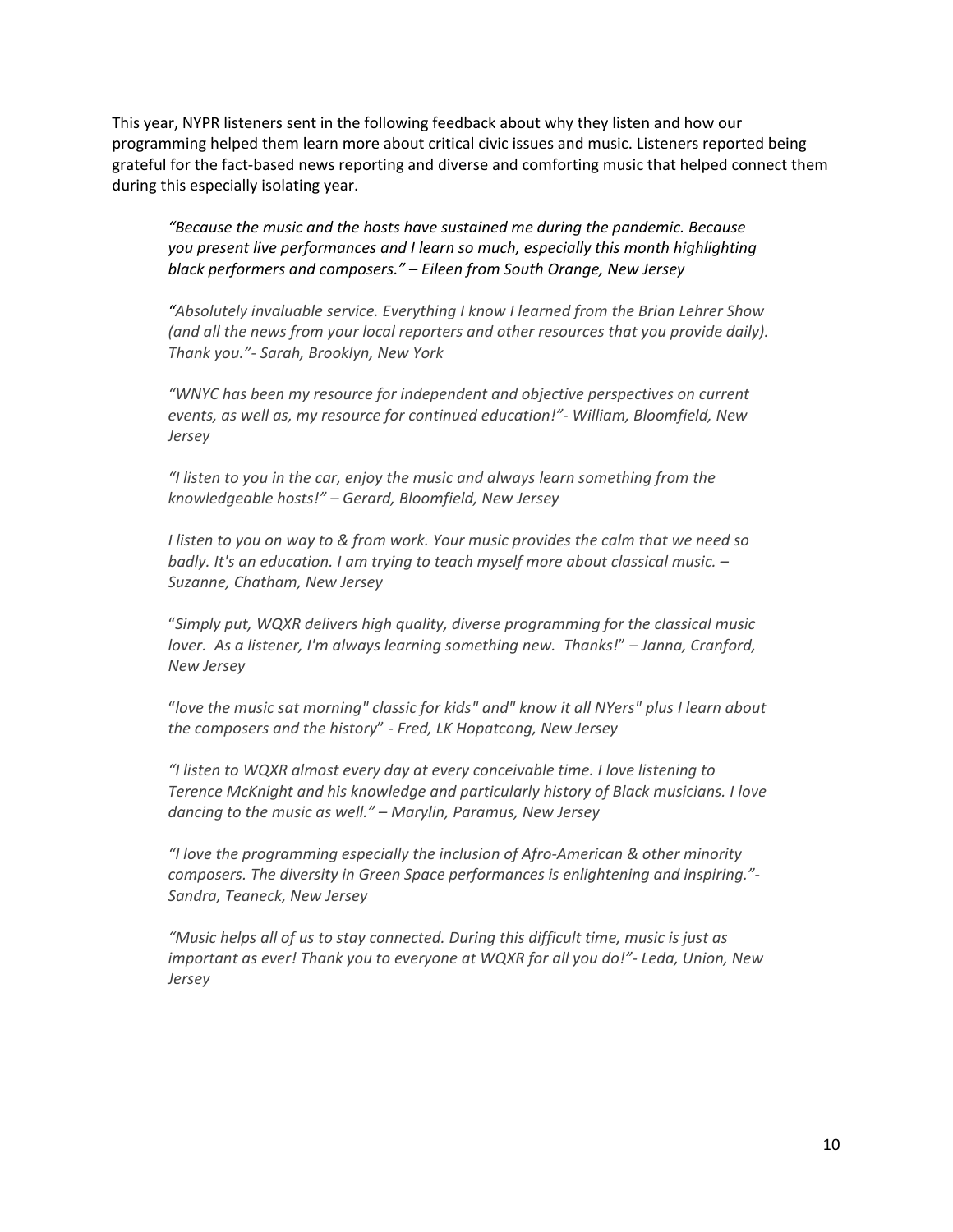*"WQXR has sustained me every single day for 365 days during lockdown and I am so grateful for your music, your hosts & for all you do for our community. I've been a listener for 20 years!"- Cynthia, Long Island City, New York*

*"We need community more than ever during these challenging times. Classical music brings people together with its message of hope, which we could all use more of." – Jennifer, New York, New York*

*"I've always loved WQXR, but during this pandemic year, it has been a critically sustaining part of living at home. The music is calming and inspiring, but even more is the sense of community."- Roderick, Pelham, New York*

*"Terrific and increasingly diverse programming. The music lifts our minds and spirits."- Clark, New York, New York*

*"You are the best and only FM station that offers classical music whenever I want to listen to it, and your programming has become increasingly diverse."- Herbert, New York, New York*

*"For the sheer joy and elation of music. WQXR provides insight and context and constantly expands our awareness of music, its creators and the times that inspired it. It's also the hippest programming."- Jane, New York, New York* 

*"I am grateful for the thoughtful and reliable news analysis as well as for the diversity of programming which has broadened my understanding of issues impacting populations outside of my own."- Nina, Brooklyn, New York*

*"In a time when journalism and news is under attack, I want to support a news source that I trust, that I appreciate, and continue to spread awareness that we can and should be critical thinkers." - Manuel, Brooklyn, New York*

*"I believe in Public Radio as an important way to foster sense of community & awareness. My main link to WNYC is New Standards (& QXR so I can still listen on my radio)! Programmer is doing a good job." - Daryl, New York, New York*

*"Calm delivery of information. Love the special shows & diversity of voices (Reveal, Glen Washington, Kai Wright, On the media, Christa Tippett, and more); Love the callins, respectful, inclusive"- Shirley, Califon, New Jersey*

*"NYC builds a progressive and inclusive community of New Yorkers, sharing our cultures and celebrating justice and opportunity for the betterment of all...and it is such fun!"- Robert, Brooklyn, New York*

*"Love your station- inclusive- informative and impassioned."- Meg, New York, New York*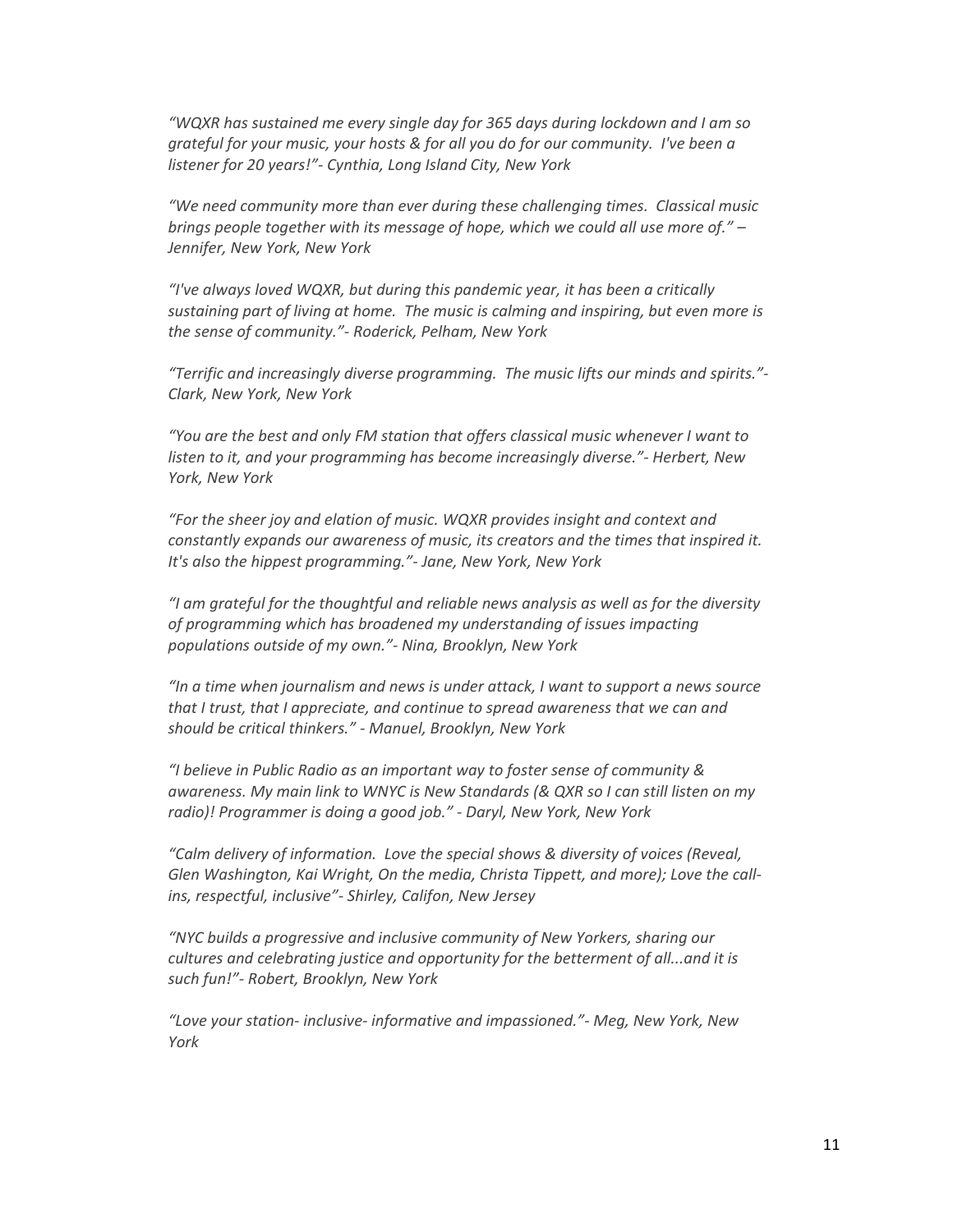*"I listen to so many of your wonderful programs on a daily basis. Especially in the past pandemic year, your programs have helped me to feel less lonely and more connected to others. Thank you!"- Vicky, Englewood, New Jersey*

*"although on the fringe of the metropolitan area, I feel more connected to the city through your station. you bring sanity through the airwaves every day."- Robert, Forked River, New Jersey*

*"WNYC keeps me connected to the world, to my state, and my community. It has been a lifeline during the pandemic isolation!"- Linda, Saddlebrook, New Jersey*

*"Always great information being shared. It keeps me enlightened and informed. I learn a lot and share with my family, friends and co-workers."- Robin, Monmouth, New Jersey*

*"I've become a listener since the early days of the pandemic. I've enjoyed daily updates on that, as well as what seems to be fair coverage of local and world events. I've learned a lot. Thank you!"- Jennifer, Manville, New Jersey*

*"I know that whenever I tune in, I will learn something or question myself or just smile and laugh. I enjoy being surprised"- Kimberlee, Chester, New Jersey*

### *From Our Media Partners*

This year, through our media partnerships, we helped nonprofits learn model management practices and strategies, and we offered local audiences more opportunities to experience artistic, cultural, educational, and civic events. We provided our partners (often small nonprofits with no advertising budget) with much needed marketing support.

We received the following feedback from our media partners this year:

*"By having NYPR be our media partner, we were able to expand our reach and raise the visibility of all of the ways Nonprofit New York serves as a partner with the sector. Without NYPR's support as Media Partner, Nonprofit New York would not have seen such a large amount of engagement and interest with the programs shared on their platform." - From Nonprofit New York, from Meg Barnette, CEO*

*"As soon as our theater doors closed, we made an instant pivot toward digital initiatives and were proud to partner, almost immediately, with WNYC for the world premiere of The Public's first venture into an audio play with RICHARD II. We could not have wished for better partners. Truly authentic and great collaborators, they understand our mission and what it means to bring high quality art and culture to the widest number of people for free. WNYC helped us save Free Shakespeare in the Park as we made a pivot to Free Shakespeare on The Radio. We reached more people in 2020 than we could ever have in person, and we were able to deliver the show beyond NYC and serve hundreds of thousands of people across the country. We love WNYC and*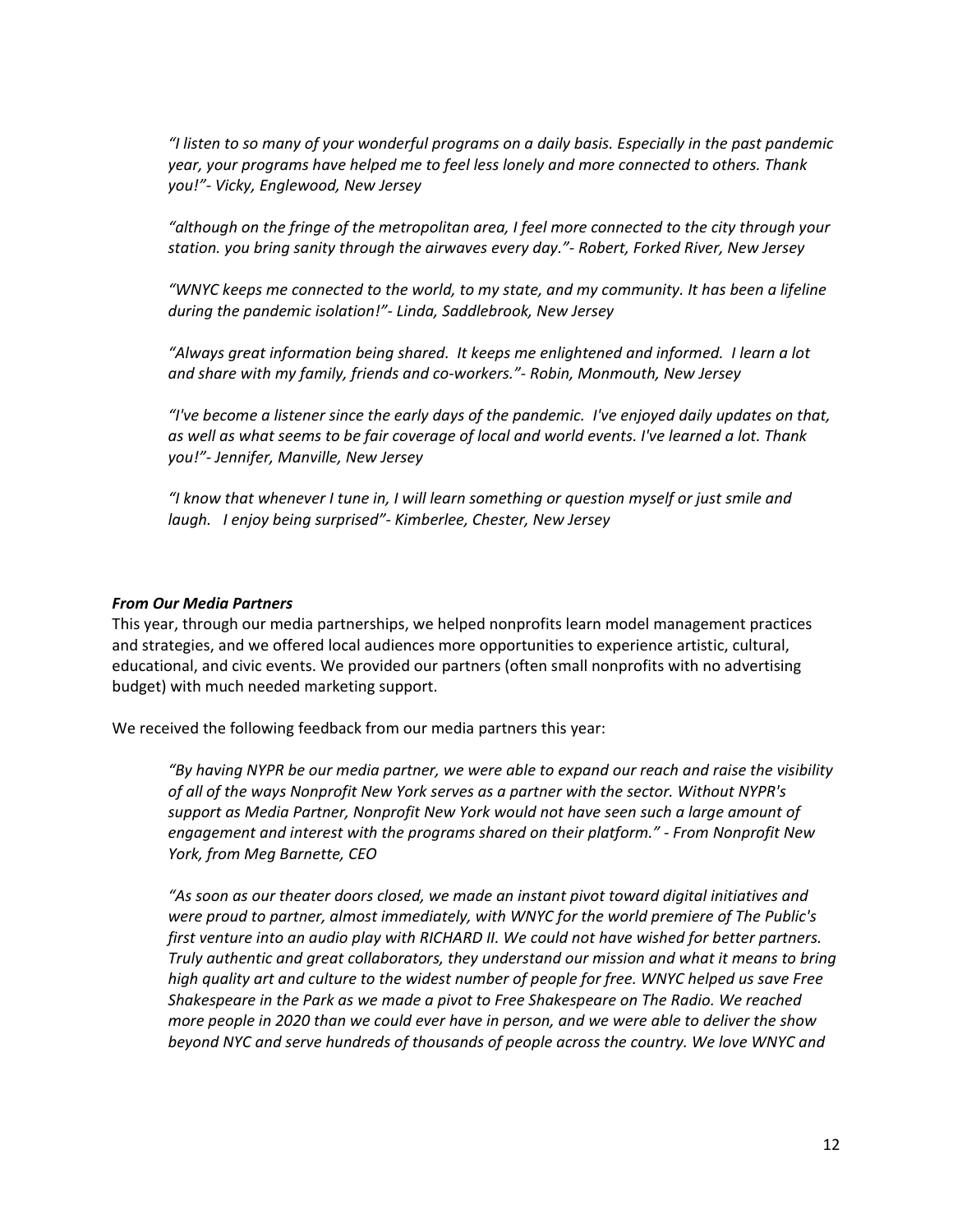*are incredibly proud to be longstanding partners." - Shakespeare in the Park, from Tom McCann, Senior Director Finance and Administration*

*"We value our history and partnership with WNYC that we've built over many years. When we bring our live magazine show to New York, Michelle Xu and the Audience Engagement team understand our goals and help us to achieve our mission of reaching diverse audiences through placing our radio spots, email and social media promotions. With each show, our community of supporters grows in meaningful ways, and we're thrilled to be doing it with WNYC. - From Roseli Ilano, Director of Community Engagement and Partnerships, Pop Up Magazine*

## *From Our Radio Rookies*

Below are just some of the compelling stories that resulted from Radio Rookies' partnership with YR Media this year:

- "Beyond Boeing: My Town, My Peers, Our Future" Surya Hendry grew up in Everett, home of Boeing and good manufacturing jobs. Hendry examined the political narrative of places like her hometown, and what the future looks like for her and her peers. Audio story reported from Everett, WA on 10/6/20.
- "Latinx Voices: The Politics of Language in Borderland, America" Antonio Villaseñor-Baca was especially attuned to the politics of language at the U.S.-Mexico border, and the way it shaped the so-called Latinx vote. But as for anyone growing up on the border, words opened windows onto whole new ways of life. Text story reported from El Paso, TX on 10/26/20.
- "How My Dad's Prison Release Changed My Views This Election" After 27 years, Kharon Benson's father was released from prison. Ahead of the election, Kharon investigated some of the flaws in the criminal justice system and what the candidates would do about it if they won. Video story reported from Brooklyn, NY on 11/02/20.
- "Connecting the Dots on Climate Change and the Cost of Rent" Laura Bratton reported on hurricanes and climate change. But even she didn't realize how climate change was making it harder for her to find a place she could afford. Text story reported from Wilmington, NC on 11/10/20.
- "Notes From a DACA Recipient: Finally A Weight Is Lifted" For reporter Juan Mireles-Palomar, there was reason for hope again, after living in limbo with DACA under Trump. Text story reported from San Francisco, CA on 11/10/20.

We received the following feedback from participants in this year's collaboration with YR Media:

*"I had my story on All Things Considered, something it would have taken me years to do if I'd tried to get this done on my own, if it could have happened at all. This fellowship gave me a platform to talk about issues I cared about and how to tell stories in an effective way…Working in this cohort encouraged me to apply to a grad school program." – Laura Bratton*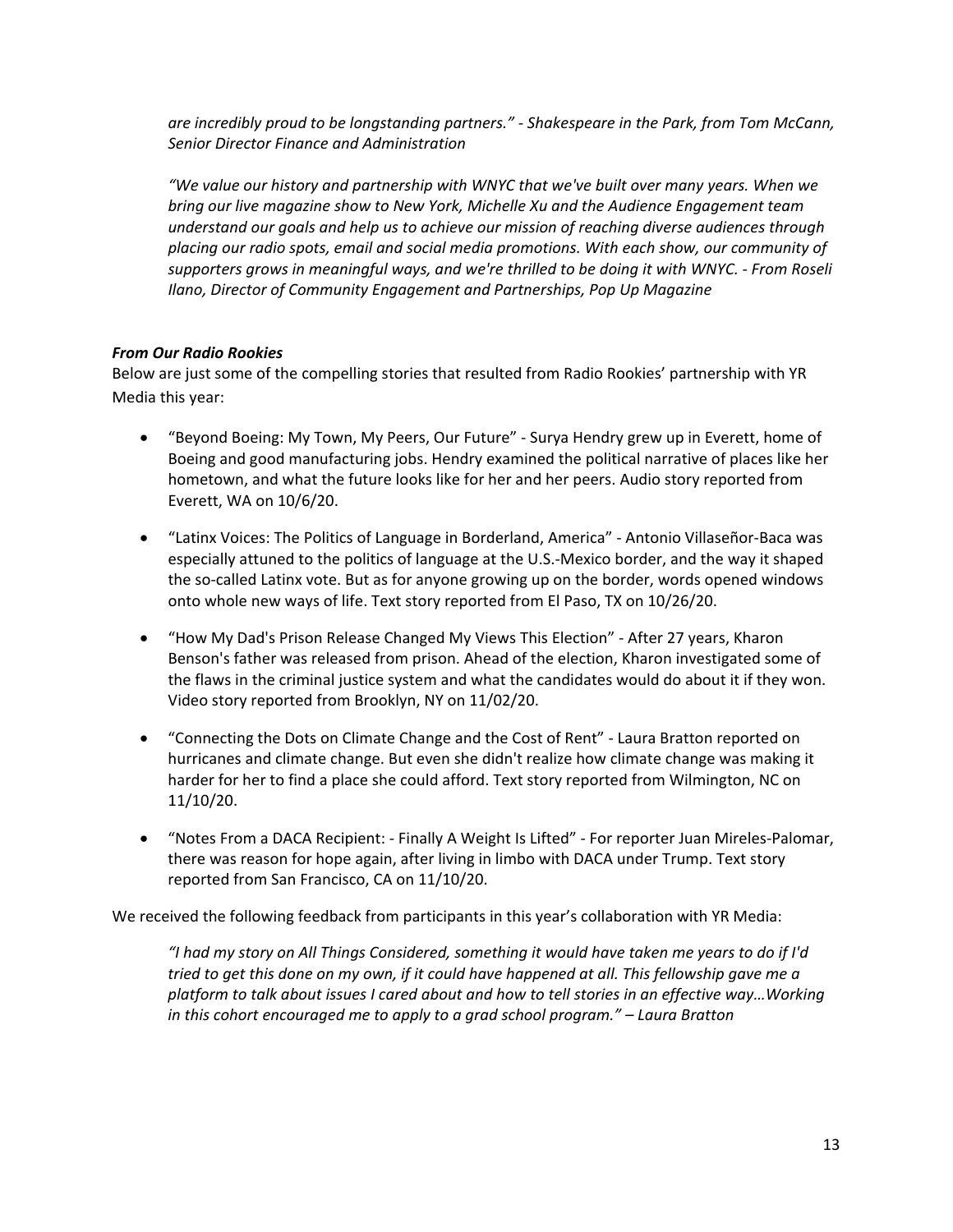*"It definitely changed my goals. I am now set on applying to journalism jobs and continuing to freelance. It made me more comfortable talking to strangers with differing ideas. I also gained a stronger sense of what my views are in words. My goal is to continue to pursue opportunities like this in the future." - Sher Delva*

## *From Our 15TH Annual WNYC MLK Celebration Audience*

For many, the WNYC MLK event has become a tradition as well as a way for new audiences to learn more about the Apollo Theater.

This year, WNYC nationally syndicated the event to over 400 public radio stations across the nation. The event was rebroadcast nationally during Black History month and carried on local stations.

The Apollo website and Facebook page for the event received 9,700 views. The WNYC Facebook page for the event received 2,967 views. The Greene Space Facebook page for the event received 230 views. *The Takeaway* Facebook page for the event received 660 views. The YouTube video for the event received 1,100 views. Comments from community members about the event this year included the following: "Thank you Apollo and The Takeaway for presenting this thought-provoking event/celebration."

**4. Please describe any efforts (e.g. programming, production, engagement activities) you have made to investigate and/or meet the needs of minority and other diverse audiences (including, but not limited to, new immigrants, people for whom English is a second language and illiterate adults) during Fiscal Year 2021, and any plans you have made to meet the needs of these audiences during Fiscal Year 2022. If you regularly broadcast in a language other than English, please note the language broadcast.**

NYPR is honored to be considered by many as a community leader. We directly shape our programming, production, and engagement activities to address the concerns and interests of our diverse audiences in the metropolitan area.

## **WQXR**

# *Family and Community Programming*

WQXR continued and expanded our Active Listening Challenge, a special radio series designed to engage young listeners with individual works of classical music. In December of 2020, we created "WQXR Bingo" as part of WQXR's Beethoven Immortal festival, encouraging young listeners to engage actively through Bingo cards translated into English, Spanish, and Mandarin. And WQXR's Classical Kids Fair on August 15, 2021, our first Kids Fair in the Bronx, and our first in-person Kids Fair since the start of the COVID-19 pandemic, held outdoors at Bronx Park East, served approximately 150 families, in partnership with Bronx-based music organizations including Bronx Arts Ensemble, and Bronx Children's Museum.

## *Connection and Community*

To commemorate one year of the pandemic and look forward to brighter days ahead, WQXR produced "Music of Comfort and Hope," a three-day, listener-curated live radio event at the end of March 2021.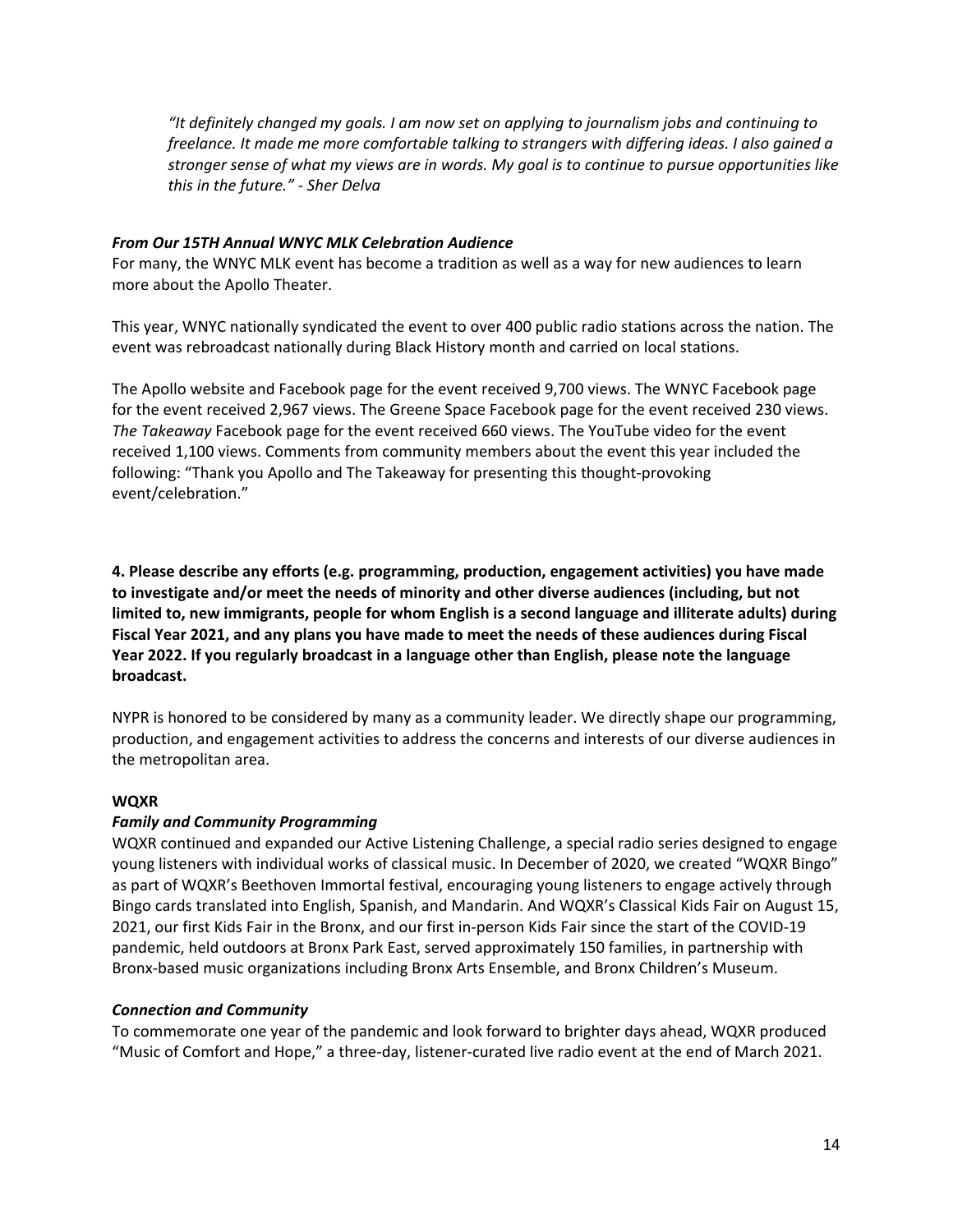And on September 11, 2021, WQXR presented "We Shall All Be Changed," a musical reflection on the twentieth anniversary of 9/11, weaving together interviews from musicians and composers with musical selections such as John Adams' *On the Transmigration of Souls* and Robert Moran's *Trinity Requiem*. This past year, WQXR and WRTI partnered to present *This Week with Yannick*, an eight-week radio series hosted by acclaimed conductor Yannick Nézet-Séguin. Episodes featured music celebrating spirituality, Wolfgang Amadeus Mozart, and a rich program of music from cultures around the world.

# *Amplifying Diverse Voices*

Focusing on inclusion and representation, WQXR's additional initiatives in the past year have included Terrance McKnight's conversation series "Black Experience in the Concert Hall," all-day musical marathons on International Women's Day, Juneteenth, and Asian Pacific American Heritage month, and *Educate Yourself*, a series of stories about Black classical artists and the challenges they've faced in the industry. Editorials included a collection of stories being shared across social media, a reading list on classical music and race, as well as a discussion with the previous generation's Black musicians. Also, throughout Black History Month, WQXR celebrated Black artists who helped shape classical music history by presenting special recordings and radio programs. Highlights included *A Beautiful Symphony of Brotherhood,* a documentary show on Martin Luther King, Jr., *and I, Too, Sing America: Music in the Life of Langston Hughes*, a radio special focusing on Langston Hughes's lesser-known musical compositions. This year, writer James Bennett wrote *On Taking Lip [Service],* a powerful essay reflecting on the murder of George Floyd, challenging classical institutions to go beyond "statements of solidarity," and proposing actions that the performing arts community should take to continue moving forward.

WQXR also worked actively this year to further expand the diversity of our repertoire. Over the past three years, airplay by composers of color has increased by 286%; tracks by women composers have increased by 218%; and tracks by contemporary composers have increased by 105%. WQXR plans to continue to increase its efforts on inclusion.

## **THE GREENE SPACE**

NYPR designs programming and hosts events in The Greene Space to offer an inclusive meeting place for diverse audiences to experience performances, engage in community conversations, and participate in live cultural events. Some of this year's events included the following:

## *First People's Week Festival*

In October of 2020, The Greene Space celebrated Native history and culture by convening conversations with Patricia Morroquin Norby, the Metropolitan Museum of Art's first ever full-time Native American Curator & Director, and by presenting performances by poet Natalie Diaz and musician Samantha Crain. The Greene Space also hosted an online exhibition curated by artist Maria Hupfield. The works were by 11 contemporary Indigenous artists and collectives and featured photo essays, oral histories, and poetry.

## *Food for Thought*

From September of 2020 through May of 2021, in partnership with the Museum of Food and Drink, The Greene Space presented nine shows that explored the unique connections of food, music, visual art, and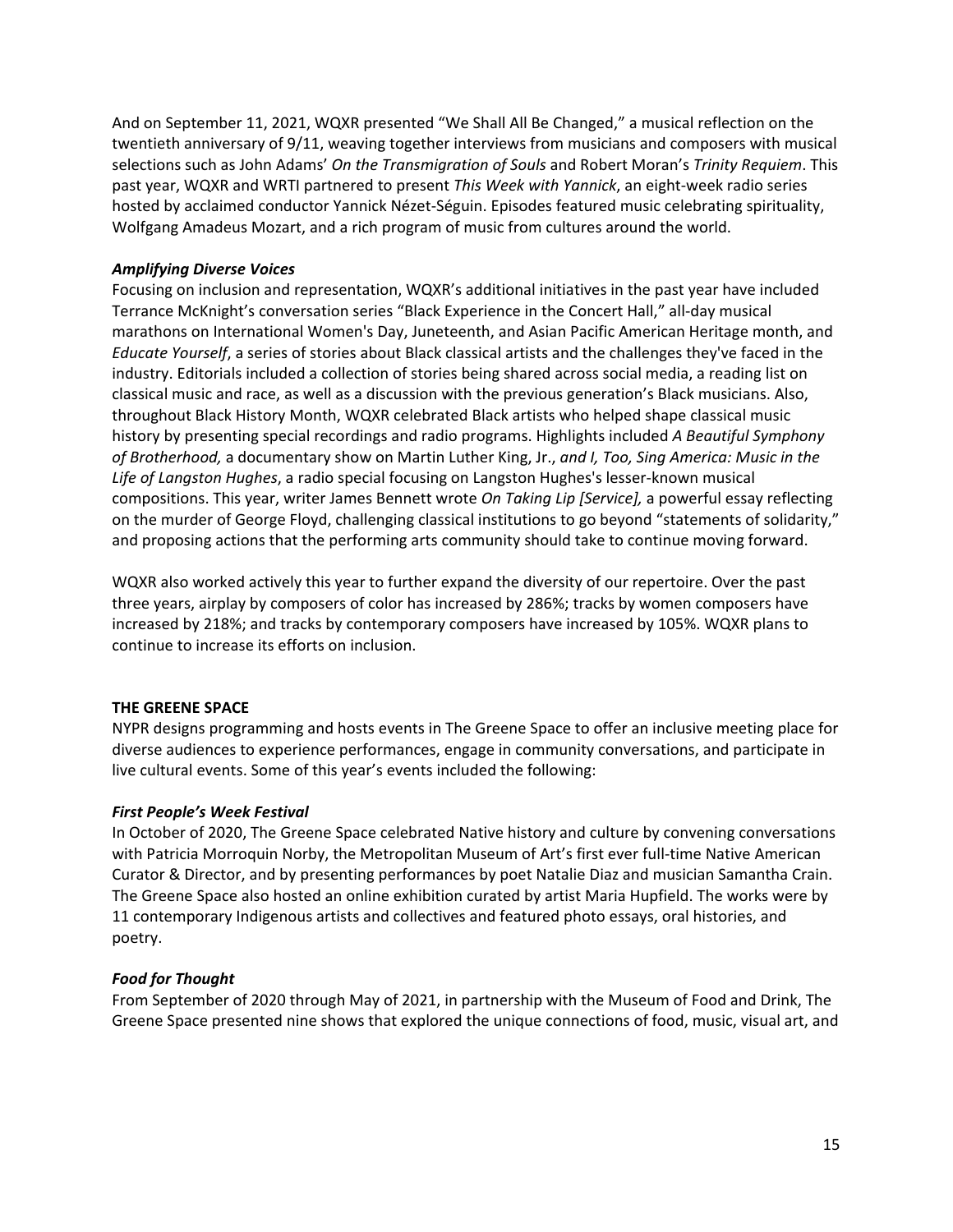culture. The shows featured chefs, historians, and restauranteurs in conversation and cooking demonstrations with audiences.

# *(Still) Live from NY*

From July through December of 2020, The Greene Space continued to curate a compilation of NYCbased artist performances from home as an effort to support local artists during the pandemic. The eight shows presented included visual arts, dance, and musicals.

# *Get Lit with All of It*

From July of 2020 through June of 2021, The Greene Space presented a monthly book club series with WNYC host Allison Stewart, in partnership with the New Yor Public Library. The series provided free online access to the book of the month and featured a musical performance and acclaimed authors such as Brit Bennett and emerging novelists such as Mateo Askaripour.

# *Artist Residencies*

From July of 2020 through May of 2021, The Greene Space presented 13 shows by artists-in-residence. The shows included a second installment of "Live at Stake" with journalist Imara Jones, a 7-part series of cultural and educational conversations by and for trans people on the issues affecting their communities, with guests including Andy Marra, from the Transgender Legal Defense & Education Fund, Victoria Cruz, veteran trans rights activist, and artist Mojo Disco. Also included in the series were the "Punishment & Profit" series with prison reform advocacy organization Worth Rises. Worth Rises Founder/Executive Director Bianca Tylek led weekly discussions with a total of 49 speakers, from reporters, legal advocates, filmmakers, and activists to those targeted by the prison.

# **PODCASTS**

## *La Brega*

*La Brega* was a bilingual podcast series foregrounding stories of the Puerto Rican experience. The series was created by a team of Puerto Rican journalists, producers, musicians, and artists from the island and diaspora. As a result of this series, we saw a significant increase in listeners from Puerto Rico and had highly engaged social media users who were passionate about the program. This is the first time we produced an entire series in both English and Spanish.

## *Death, Sex & Money Older Listeners Series*

We wanted to reach listeners over 60 years-old to hear their stories, especially in a year where 80% of COVID-related deaths in the U.S. have been people over 65. Despite the statistics available, we felt less was said about what it's like to be over 60. We heard from our older listeners in this episode and partnered with AARP in an event to promote the show and talk about podcasts.

## *Blindspot: Tulsa Burning*

*Blindspot: Tulsa Burning* was the second season of *Blindspot*, done in collaboration *with The HISTORY Channel* and in collaboration with KOSU and Focus Black Oklahoma. The podcast series explored the repercussions of The 1921 Tulsa Race Massacre through the stories of people who lived there and their descendants. We partnered with a local Tulsa radio station for the reporting and to promote the series locally.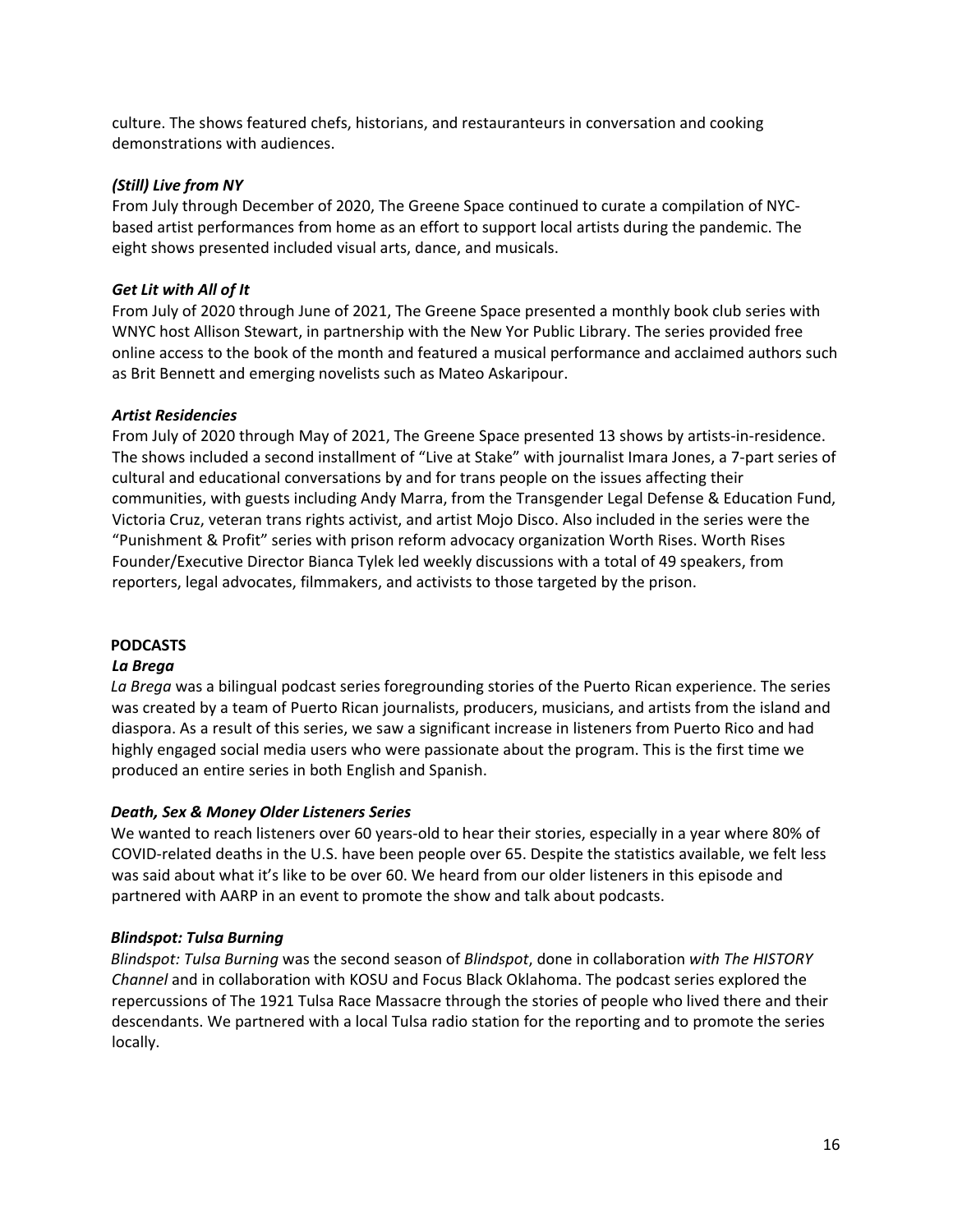## **RADIO ROOKIES** *Summer/Fall 2021-2022 Workshop*

This past year, Radio Rookies teamed up with WNYC's Race and Justice Unit to conduct a New York City focused multimedia training workshop to amplify the distinct perspectives and voices of five young BIPOC New Yorkers who have in some way been impacted by the criminal justice system. In early July of 2021, Radio Rookies started an intensive, 30-week-long documentary workshop focused on providing journalism training with a race and justice lens. To ensure the safety of our participants, Rookies will continue to conduct the workshop remotely this year. The cohort is currently learning how to develop a story, conduct interviews, craft a script, edit audio, as well as how to write for multiple platforms.

Next year, Radio Rookies program training will consist of both audio and digital reporting. Additionally, each participant will be partnered with a producer from different WNYC Studios programs, including *The United States of Anxiety*, *On The Media* and *The Experiment.* This partnership will be more focused on narrative storytelling and will allow Rookies to obtain a multifaceted level of training and mentorship. Radio Rookies is focused on empowering young people who are interested in growing their communication and advocacy skills, as well as those who are interested in becoming journalists, as they pursue media arts training.

Participants and their story ideas for next fiscal year include the following:

- Rainier Harris is from South Ozone Park, Queens and a freshman at Columbia University. His love for media began in high school when he started freelance writing. He's been published *in The New York Times*, Business Insider and City Limits. Harris is passionate about writing stories of youth activism, justice, and policing. Rainier will explore how young people's lives are affected by a secretive database the NYPD uses to label people as gang members. Rainier will report on the surveillance tactics officers use to add people, mostly Black and Latino and some as young as 13, to the list and consider the ways in which the database is a continuation of the department's unconstitutional stop-and-frisk program.
- Folashade Olatunde is a senior at Lehman College, where she majors in journalism and minors in sociology and Africana studies. Folashade was born and raised in the Bronx and will be the first in her family to graduate college. Olatunde's dad has been incarcerated since she was two years old, and just this past summer, she visited him in prison for the first time in 12 years. Folashade will document the process of rebuilding her relationship with her dad and explore the trauma that his absence and incarceration has caused for her and her mother. She hopes her story will help other young people with incarcerated parents feel less alone.
- Kayla Ollivierre was born in Brooklyn and is a junior at Bryant High School in Astoria, where she has participated in student council and made the National Honor Society. Kayla remembers picking up the phone and calling the police at age 12, while she watched her mother experience violence at the hands of her stepfather. She felt scared and anxious. She worried the police wouldn't do anything about the situation, and they didn't. Now, Kayla wants to explore the role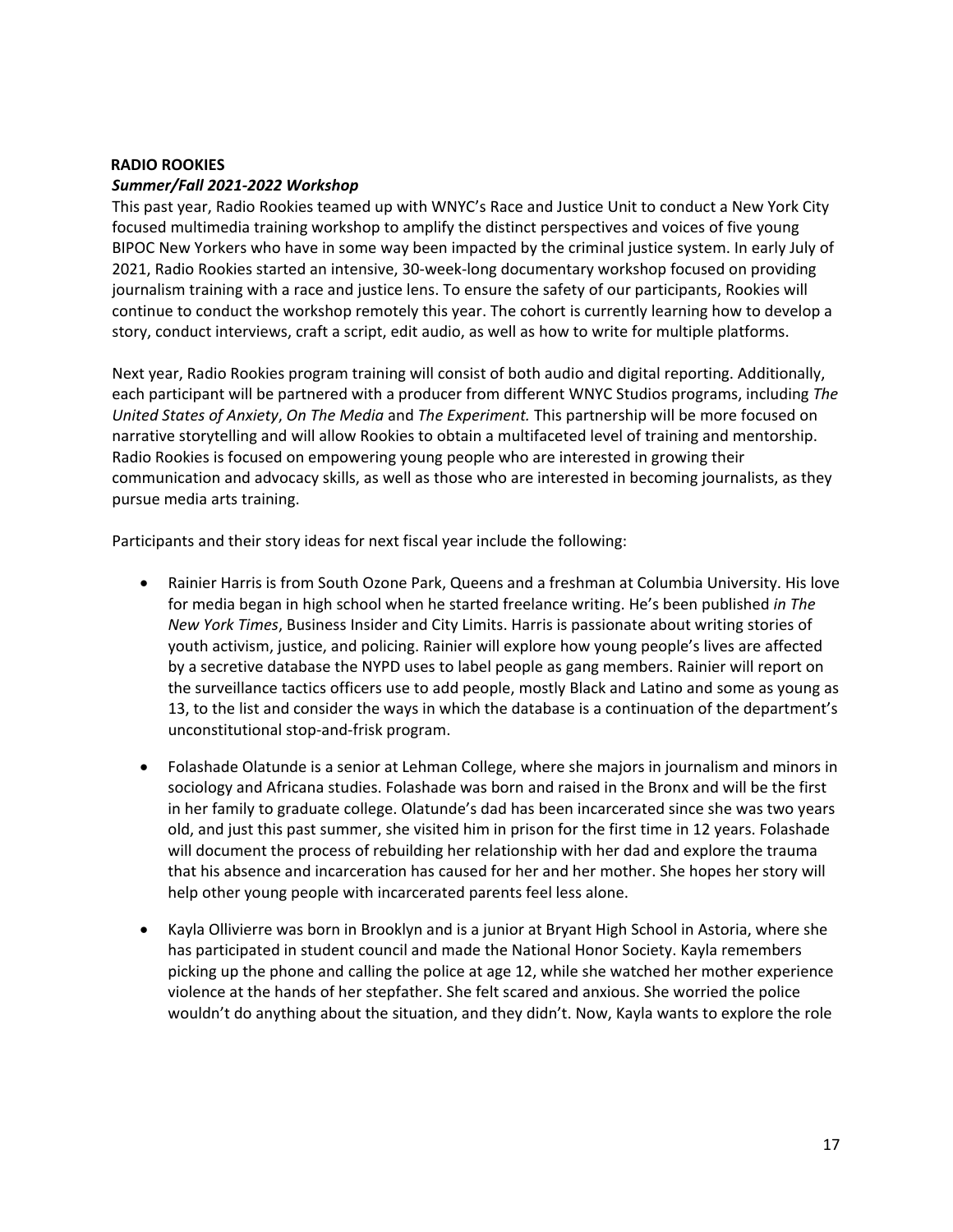police currently have in our society and look at how communities across the country are coming together to create alternatives to policing.

• Betsy-Jane Paul-Odionhin moved to New York from Nigeria three years ago and lives in Far Rockaway, Queens. She is a senior at Manhattan Village Academy and a member of her school's debate club, book club, newspaper club and creative writing club. Betsy-Jane wants to know why self-defense isn't taught in schools. When Betsy-Jane moved to Queens, she felt alone in unfamiliar surroundings. Betsy-Jane will explore how self-defense can build confidence in young people and make them feel more safe and ready for the world.

# *Distribution and Amplification*

Radio Rookies plans to distribute stories on a range of platforms including the following: local and/or national editions of *Morning Edition* and *All Things Considered*, WBUR's *Here and Now*, WNYC Studios programming such as *The United States of Anxiety* and NYPR digital news site Gothamist. Radio Rookies will also pitch completed stories to WNYC's local daily program *The Brian Lehrer Show* and other national programs and publications such as WNYC's *The Takeaway*. NYPR estimates that over 100,000 people will get to hear one or more Radio Rookies stories on air. These efforts will help fulfill Radio Rookies goal of increasing the presence of contemporary youth voices on both WNYC local and national broadcast, podcasts, and other digital publications. Through this work, Radio Rookies aims to help diversify the next generation of media professionals, as well as WNYC content.

# **5. Please assess the impact that your CPB funding had on your ability to serve your community. What were you able to do with your grant that you wouldn't be able to do if you didn't receive it?**

This year's CPB grant funding was used to support NYPR's ability to expand the quality and scope of our services we provide to our community through local and national programming and call-in shows.

## *ALL THINGS CONSIDERED*

Because of grant funding from CPB, we were able again this year to offer our audience the coproduction from NPR and the WNYC newsroom *All Things Considered*. The daily show provides a wrapup of the day's news, with features and interviews about the latest developments in New York City and around the world.

## *THE BRIAN LEHRER SHOW*

CPB funding enabled us this fiscal year to continue to produce our weekday, local call-in show, *The Brian Lehrer Show*. The program invited conversation between guests and audience members about what mattered most in local and national politics and in our own communities and lives.

## *THE TAKEAWAY*

CPB funding this year also enabled *The Takeaway* to continue its local and national coverage, and focus on a few special reporting projects, including the following: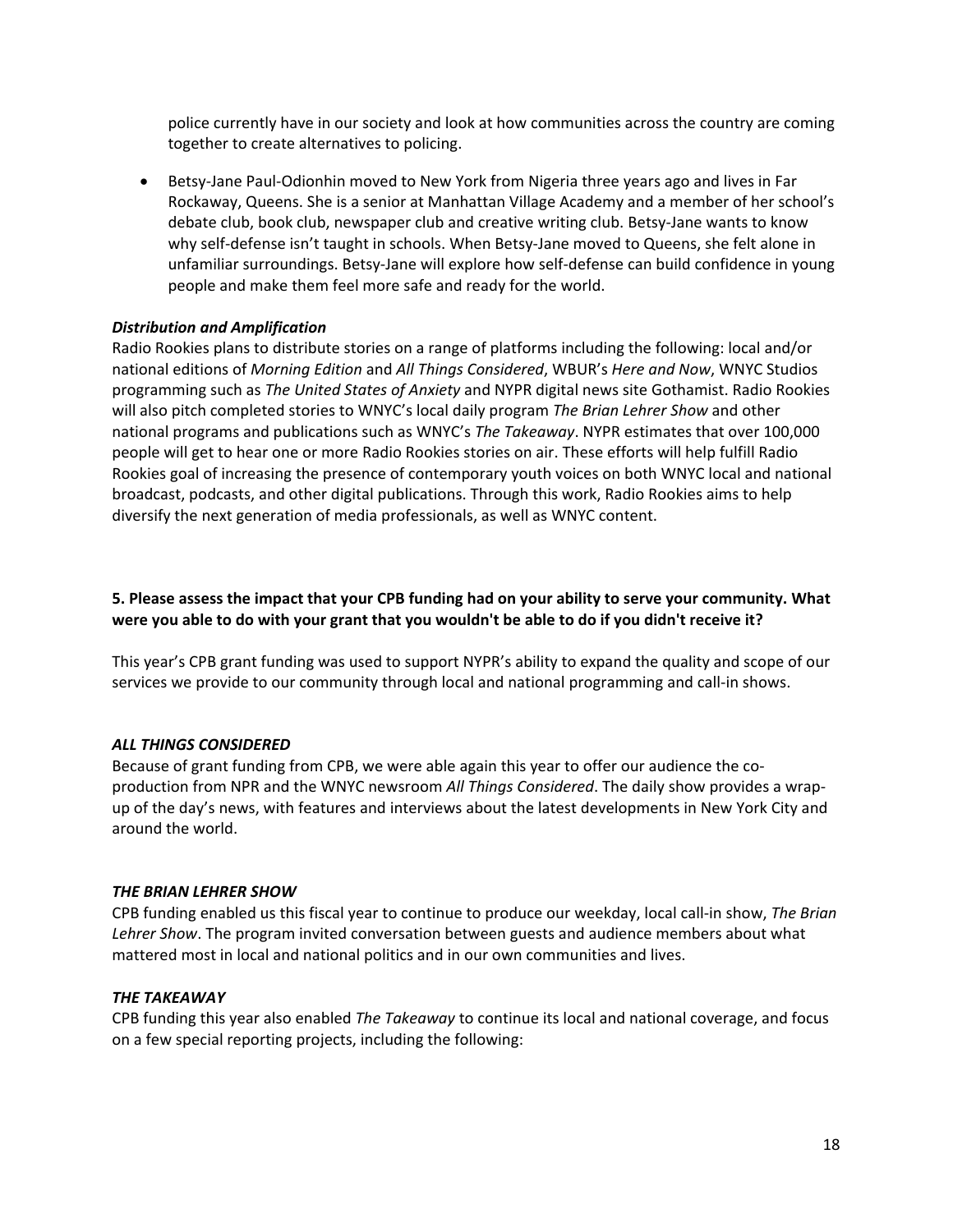## *Derek Chauvin's Trial*

From March through May of 2021, *The Takeaway* reviewed developing events in the Derek Chauvin trial each week with Brandt Williams, correspondent for Minnesota Public Radio News. Conversations explored public safety, criminal justice, and racial disparities.

## *The Future of Policing in America*

This past fiscal year, *The Takeaway* presented an ongoing series of five voices, across law enforcement, advocacy, and academia, and asked them to come together to talk about the way forward. They asked, "What is the future of policing in America?" In our ongoing coverage, we tackled what's broken in today's system and what it would take to fix it.

## *Voter Suppression*

In early 2021, *The Takeaway* reported on the following: lawmakers in Texas advancing legislation for new restrictions on voting, Georgia's newest voting law aiming to reduce access to the polls, corporations taking a stand against Republican voting laws, Kentucky passing a law to expand voting access, proposed voting restriction laws in Arizona suppressing Native communities, a Democratic bill seeking to combat voting restriction legislation, and the Democrats' uncertain path forward on voting rights legislation following the GOP filibuster.

## *THE UNITED STATES OF ANXIETY*

As a result of CPB funding this year, we were also able to produce *The United States of Anxiety*, a national call-in show about the unfinished business of our history and its grip on our future. Each week, listeners were invited to gather for intimate conversations and deeply reported stories about the choices we've made as a society and the new choices we can imagine now. We examined how we learned from our past, met our neighbors, and shared the joy and work of living in a plural society.

## *What Covid Revealed*

This year's special pandemic coverage by *The United States of Anxiety* covered topics including the following:

### Inside the Pandemic's First Days

What did we learn from our short, grim history with Covid-19? Former New York City Health Commissioner Dr. Oxiris Barbot reflected on the opening weeks of the nation's largest outbreak.

### ACT UP, Fight Covid

With the HIV epidemic nearly 40 years old, what did we learn from the pandemic, as we approached a year of living with COVID-19?

### Tell It to Me Straight, Doc

Two Black physicians described the racist history the medical world carried into the COVID-19 vaccine rollout -- and answered listeners' questions about why we should still get vaccinated.

### Lessons From a Year in Isolation